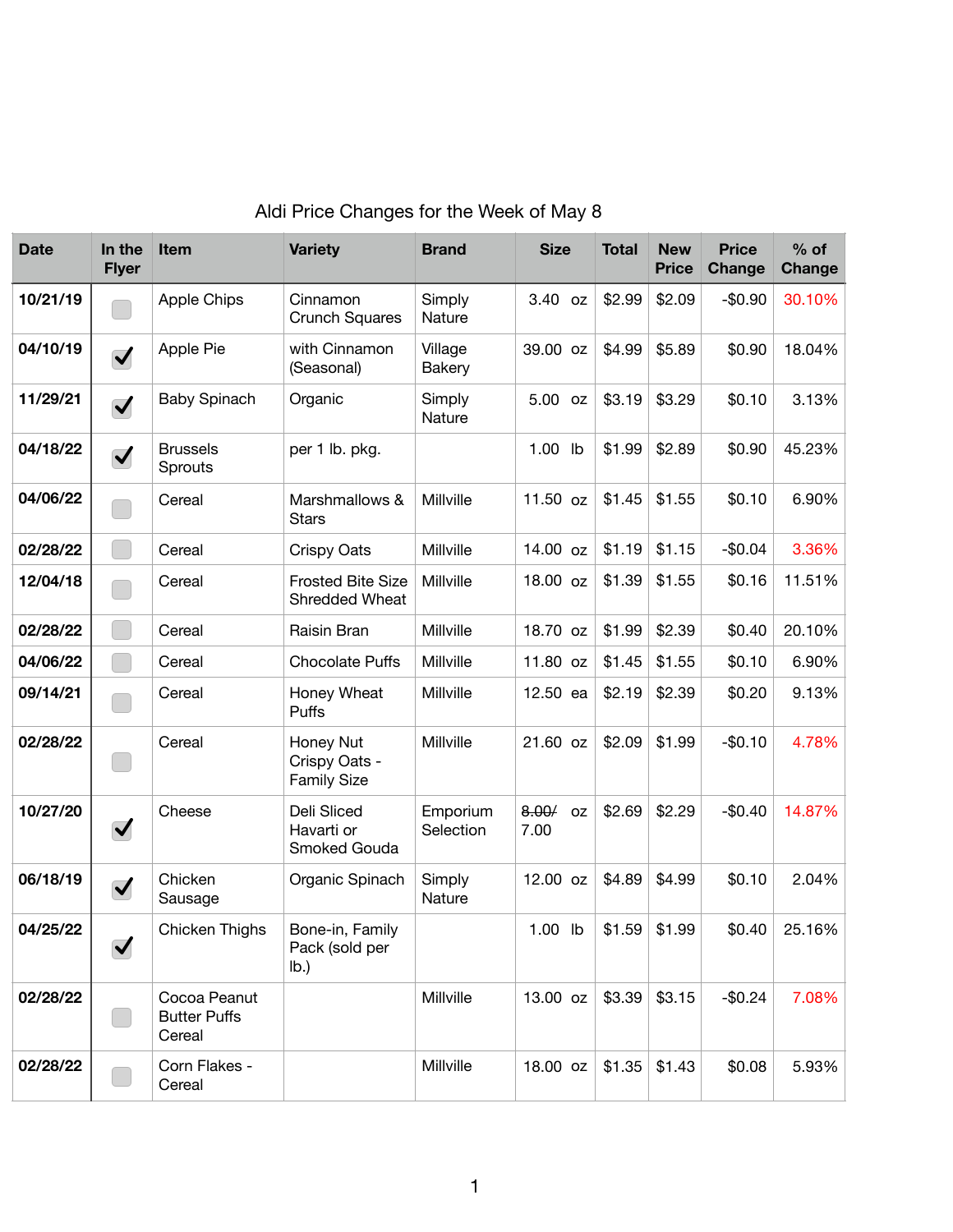| <b>Date</b> | In the<br><b>Flyer</b>      | <b>Item</b>                      | <b>Variety</b>                             | <b>Brand</b>        | <b>Size</b>  | <b>Total</b> | <b>New</b><br><b>Price</b> | <b>Price</b><br>Change | $%$ of<br>Change |
|-------------|-----------------------------|----------------------------------|--------------------------------------------|---------------------|--------------|--------------|----------------------------|------------------------|------------------|
| 02/04/19    |                             | Deli Meat                        | Oven Roasted<br><b>Turkey Breast</b>       | Lunch Mate          | 16.00 oz     | \$3.19       | \$3.49                     | \$0.30                 | 9.40%            |
| 02/04/19    |                             | Deli Meat                        | Ham                                        | Lunch Mate          | 16.00 oz     | \$3.19       | \$3.49                     | \$0.30                 | 9.40%            |
| 02/04/19    |                             | Deli Meat                        | Honey Turkey<br><b>Breast</b>              | Lunch Mate          | 16.00 oz     | \$3.19       | \$3.49                     | \$0.30                 | 9.40%            |
| 11/25/20    |                             | Deli Sliced<br>Lunch Meat        | Honey Ham                                  |                     | 9.00 oz      | \$2.99       | \$3.09                     | \$0.10                 | 3.34%            |
| 11/25/20    |                             | Deli Sliced<br>Lunch Meat        | <b>Black Forest</b><br>Ham                 |                     | 9.00 oz      | \$2.99       | \$3.09                     | \$0.10                 | 3.34%            |
| 06/14/21    |                             | Deli Style Lunch<br>Meat         | Mesquite<br>Smoked Turkey<br><b>Breast</b> | Lunch Mate          | 9.00 oz      | \$2.45       | \$3.09                     | \$0.64                 | 26.12%           |
| 06/14/21    |                             | Deli Style Lunch<br>Meat         | Uncured<br>Smoked Ham                      | Lunch Mate          | 9.00 oz      | \$2.45       | \$3.09                     | \$0.64                 | 26.12%           |
| 06/14/21    |                             | Deli Style Lunch<br>Meat         | Rotisserie<br>Chicken                      | Lunch Mate          | $9.00$ oz    | \$2.45       | \$3.09                     | \$0.64                 | 26.12%           |
| 06/14/21    |                             | Deli Style Lunch<br>Meat         | Uncured Honey<br>Ham                       | Lunch Mate          | $9.00$ oz    | \$2.45       | \$3.09                     | \$0.64                 | 26.12%           |
| 06/14/21    |                             | Deli Style Lunch<br>Meat         | Honey Smoked<br><b>Turkey</b>              | Lunch Mate          | $9.00$ oz    | \$2.45       | \$3.09                     | \$0.64                 | 26.12%           |
| 02/07/22    |                             | Flax seed                        | Milled                                     | Simply<br>Nature    | 14.00 oz     | \$2.35       | \$2.99                     | \$0.64                 | 27.23%           |
| 02/07/22    |                             | Flax seed                        | Golden Roasted                             | Simply<br>Nature    | 15.00 oz     | \$2.35       | \$2.99                     | \$0.64                 | 27.23%           |
| 02/06/21    |                             | <b>Frosted Flakes</b>            | <b>Family Size</b>                         | Millville           | 26.80 oz     | \$2.29       | \$2.45                     | \$0.16                 | 6.99%            |
| 12/20/21    |                             | Gluten Free<br><b>Baking Mix</b> | Yellow Cake Mix                            | liveGfree           | 15.00 oz $ $ | \$1.89       | \$2.29                     | \$0.40                 | 21.16%           |
| 04/24/22    | $\blacktriangledown$        | Grapes                           | Green                                      |                     | 1.00 lb      | \$1.99       | \$1.95                     | $-$0.04$               | 2.01%            |
| 09/15/21    | $\mathcal{L}^{\mathcal{L}}$ | Honey                            |                                            | Berryhill           | 24.00 oz     | \$5.45       | \$7.99                     | \$2.54                 | 46.61%           |
| 01/17/22    | $\blacktriangledown$        | Hummus                           | <b>Red Pepper</b>                          | Park Street<br>Deli | 10.00 oz     | \$1.49       | \$2.45                     | \$0.96                 | 64.43%           |
| 01/17/22    | $\blacktriangledown$        | Hummus                           | Garlic                                     | Park Street<br>Deli | 10.00 oz     | \$1.49       | \$2.45                     | \$0.96                 | 64.43%           |
| 01/17/22    | $\blacktriangledown$        | Hummus                           | Classic                                    | Park Street<br>Deli | 10.00 oz     | \$1.49       | \$2.45                     | \$0.96                 | 64.43%           |
| 06/18/19    | $\blacktriangledown$        | Italian Chicken<br>Sausage       | Organic                                    | Simply<br>Nature    | 12.00 oz     | \$4.89       | \$4.99                     | \$0.10                 | 2.04%            |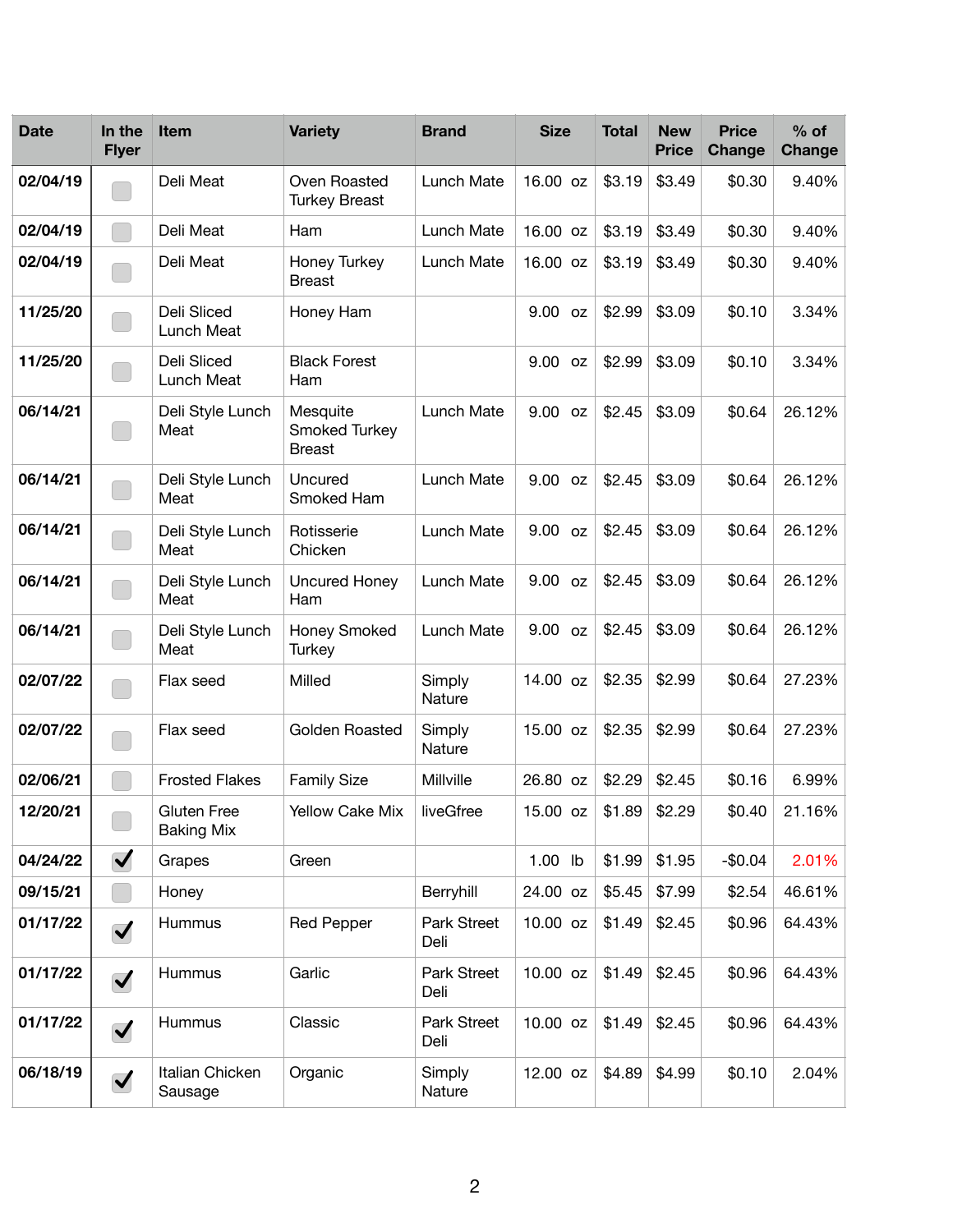| <b>Date</b> | In the<br><b>Flyer</b> | <b>Item</b>                             | <b>Variety</b>                                  | <b>Brand</b>        | <b>Size</b>                                | <b>Total</b> | <b>New</b><br><b>Price</b> | <b>Price</b><br>Change | $%$ of<br><b>Change</b> |
|-------------|------------------------|-----------------------------------------|-------------------------------------------------|---------------------|--------------------------------------------|--------------|----------------------------|------------------------|-------------------------|
| 04/06/22    |                        | Kid's Krunch<br>Cereal                  | Berry                                           | Millville           | 13.00 oz                                   | \$2.19       | \$2.75                     | \$0.56                 | 25.57%                  |
| 09/14/21    |                        | Kid's Krunch<br>Cereal                  |                                                 | Millville           | 14.00 oz                                   | \$1.99       | \$2.75                     | \$0.76                 | 38.19%                  |
| 05/11/21    | $\blacktriangledown$   | Knackwurst                              |                                                 | Deutsche<br>Kuche   | 16.00 oz                                   | \$2.69       | \$2.99                     | \$0.30                 | 11.15%                  |
| 02/28/22    |                        | Kookies Cereal                          |                                                 | Millville           | 11.25 oz                                   | \$3.39       | \$3.15                     | $-$0.24$               | 7.08%                   |
| 08/20/19    |                        | Lunch Meat                              | Roasted Turkey                                  | Lunch Mate          | 14.00 oz                                   | \$3.19       | \$3.25                     | \$0.06                 | 1.88%                   |
| 08/28/19    |                        | Lunch Meat                              | Smoked Turkey                                   | Lunch Mate          | 14.00 oz                                   | \$3.19       | \$3.25                     | \$0.06                 | 1.88%                   |
| 08/31/20    | $\blacktriangledown$   | Macaroni Salad                          |                                                 | Park Street<br>Deli | 32.00 oz                                   | \$2.29       | \$3.19                     | \$0.90                 | 39.30%                  |
| 12/17/19    |                        | Mixed<br>Vegetables                     | Steamable                                       | Season's<br>Choice  | 12.00 oz                                   | \$0.79       | \$0.77                     | $-$0.02$               | 2.53%                   |
| 03/01/21    | $\blacktriangledown$   | Navel Oranges                           | Organic                                         |                     | 3.00 lb                                    | \$4.49       | \$4.49                     | \$0.00                 | 0.00%                   |
| 12/20/21    |                        | Pancake &<br><b>Baking Mix</b>          | <b>Gluten Free</b>                              | liveGfree           | 16.00 oz                                   | \$1.89       | \$2.29                     | \$0.40                 | 21.16%                  |
| 06/03/19    | $\blacktriangledown$   | Peach Tea                               | Regular or Diet<br>6-Pack                       | Benner              | 16.00 oz                                   | \$3.99       | \$4.49                     | \$0.50                 | 12.53%                  |
| 04/25/22    | $\blacktriangledown$   | Pineapple                               | Whole                                           |                     | 1.00<br>ea                                 | \$1.95       | \$1.89                     | $-$0.06$               | 3.08%                   |
| 08/31/20    | $\blacktriangledown$   | Potato Salad                            | Original or<br>Mustard                          | Park Street<br>Deli | 30.0<br><b>OZ</b><br>$\theta$<br>32.0<br>0 | \$2.29       | \$3.19                     | \$0.90                 | 39.30%                  |
| 06/03/19    | $\blacktriangledown$   | Potato<br>Sandwich or<br>Long Rolls     |                                                 | L'oven<br>Fresh     | 15.00 oz                                   | \$1.99       | \$2.49                     | \$0.50                 | 25.13%                  |
| 09/27/21    |                        | Premium Turkey<br>Lunch Meat            | Oven Roasted or<br>Honey Smoked -<br>Value Pack | Lunch Mate          | 16.00 oz                                   | \$2.75       | \$3.49                     | \$0.74                 | 26.91%                  |
| 04/08/22    |                        | Pretzels                                | Mini or Sticks                                  | Clancy's            | 16.00 oz                                   | \$0.96       | \$1.60                     | \$0.64                 | 66.67%                  |
| 05/20/19    | $\blacktriangledown$   | Pulled or Sliced<br><b>Beef Brisket</b> | w/ BBQ Sauce                                    | Park Street<br>Deli | 14.00 oz                                   | \$6.99       | \$7.49                     | \$0.50                 | 7.15%                   |
| 02/28/22    |                        | <b>Rice Squares</b><br>Cereal           |                                                 | Millville           | 12.80 oz                                   | \$2.29       | \$1.89                     | $-$0.40$               | 17.47%                  |
| 06/27/21    | $\blacktriangledown$   | <b>Uncured Angus</b><br>Beef Hot Dogs   |                                                 | Parkview            | 14.00 oz                                   | \$3.25       | \$3.99                     | \$0.74                 | 22.77%                  |